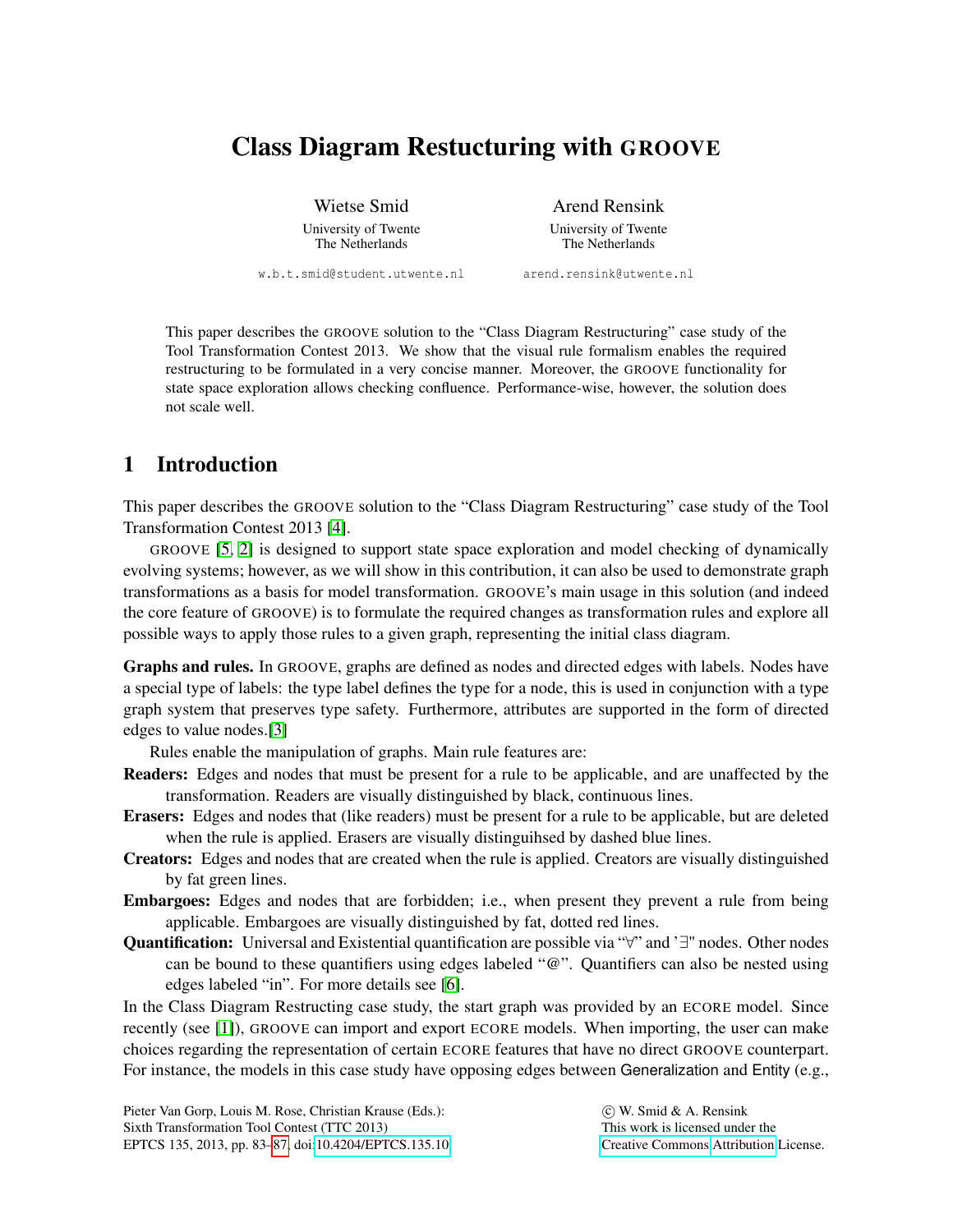

<span id="page-1-0"></span>Figure 1: GROOVE type graph created from the ECORE metamodel

generalization vs.specific); in the chosen GROOVE representation, these are modelled by separate unidirectional edges. The actual type graph is shown in Fig. [1.](#page-1-0) Another possible choice would have been to introduce an intermediate node for each pair of concrete opposing edges; that blows up the model but retains more information, viz. the fact that the edges actually belong together.

To use GROOVE to actually carry out the transformations of this case study, the following steps are required:

- 1. Load the rule system into the Simulator (the GUI component of GROOVE);
- 2. Import the .xmi file of the input model using the ECORE importer;
- 3. Explore the state space, either manually (step by step) or automatically (completely);
- 4. Export the final state of the exploration using the ECORE exporter.

Alternatively, the exploration can be run from the command line using the Generator (the headless component of GROOVE).

#### <span id="page-1-1"></span>2 Transformation Steps and Rule Applications

The case study calls for three distinct types of transformation steps; these should be executed to transform the given graph to its final state, viz. the restructured class diagram.

Step 1: Pull Up common attributes of all direct subclasses The first transformation step is by far the easiest and therefore has the simplest translation: see Fig. [2.](#page-2-0) Called PULLUPDIRECT, it searches for all Propertys of which the containing Entity has a given Entity as its superclass. It then checks if all the Entitys with that superclass have the same Property in terms of type and name. The number of subclasses that have the Property must be larger than 1. The Propertys are removed from the independent classes and a Property with the same type and name is created for the superclass. Note that the in-labelled (dotted) edge from the ∃-node to the ∀-node signifies nesting of the quantifiers: *for all* Generalization+Entity-pairs *there exists* a Property.

**Step 2: Create subclasses for duplicated attributes** To execute the creation of a subclass for duplicated attributes we divide the work into three consecutive rules. We guarantee the consecutive application of these sub steps by using embargoes in the rules on the temporary nodes that are created during previous steps.

First we apply the rule SELECTSUBCLASS (Fig. [3\)](#page-3-0). Similar to PULLUPDIRECT, it matches Entitys that have a superclass and a Property. It then matches all the Entitys that fall under the superclass and have a Property with the same name and type. This explicitly does not mean that all the subclasses need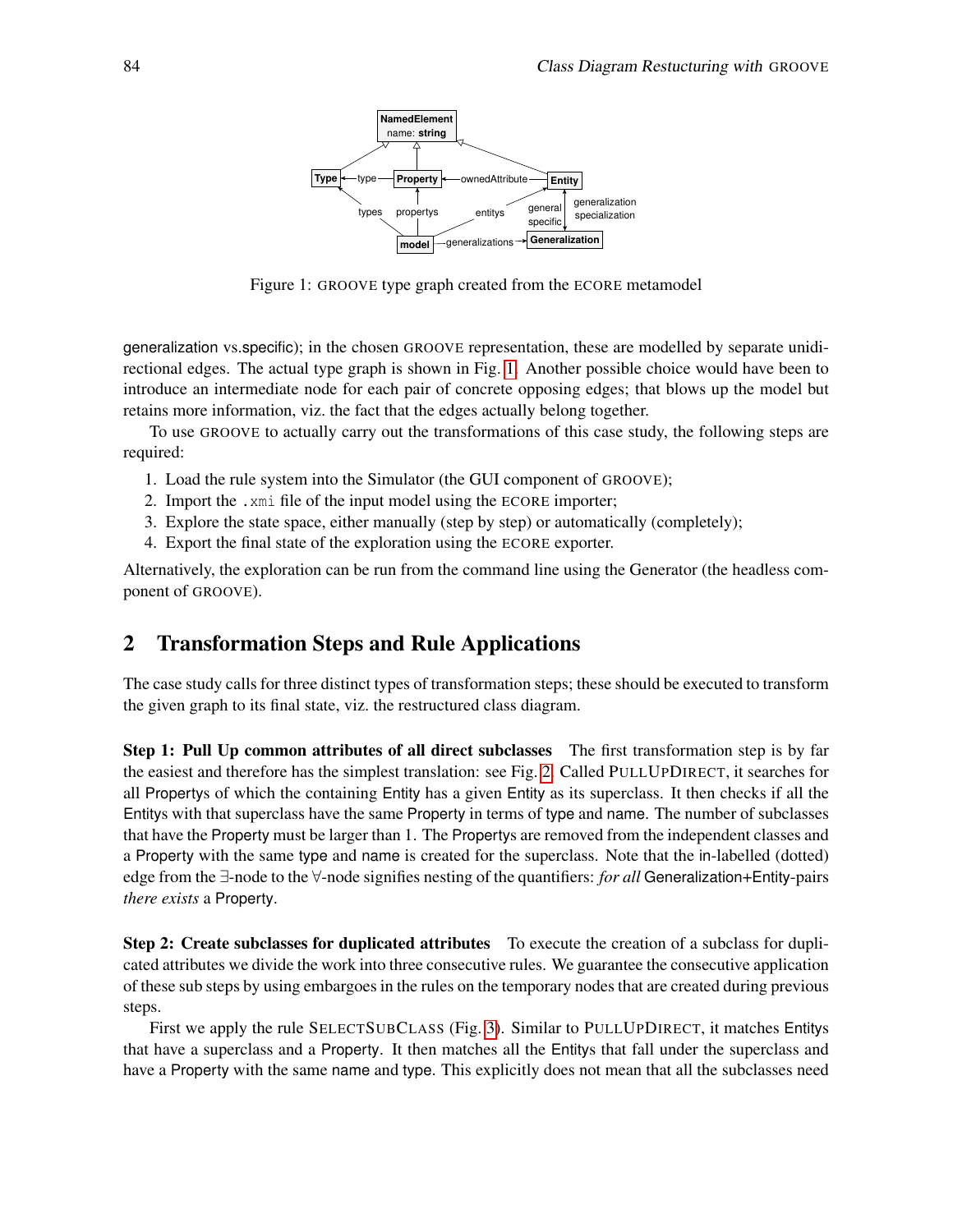

<span id="page-2-0"></span>Figure 2: PULLUPDIRECT rule

this property. For this match it creates a SelectSub node for the selected superclass entity, and it links to all the names of the variables that are a candidate for upwards movement in the hierarchy.

Secondly we count for each of these candidates the number of occurrences, as we want to execute only the largest case. The rule COUNTSUBCLASS does exactly this. For each of the variables linked in the SelectSub node it takes the linked superclass Entity node and selects all the subclasses that have a variable of the name. For each of the linked names a SelectedSubProperty node is created that is linked to the properties, the type, and the name of the property. Furthermore the universal quantifier that is used to select the entities and properties for each of these linked names has a variable count, which records the number of matched items.

Finally we can then create the new class using a rule CREATESUBCLASS (omitted here for lack of space). It matches the SelectedSubProperty with the greatest number of elements. The generalizations that link the Entitys to the superclass are removed, as well as the properties themselves. A new Entity, subclass to the original superclass and superclass to the original subclasses is inserted, having a property of the same name and type as the matched property in SelectedSubProperty.

Step 3: Create root class for duplicated attributes Step 3 is actually a special case of step 2; only here we do not match on a common superclass, but on a common shared property, namely the absence of a superclass. The rules are therefore changed a bit, but the effective procedure matches that of step 2: first a root class is selected, then a count is performed for all suitable Properties, and finally the one with the maximum count is selected and a new root class is created for it.

Extension to multiple inheritance Because GROOVE is a general-purpose transformation tool, there is no specific reason in terms of graph transformations why multiple inheritance is impossible. There are of course a few things to consider.

Representing multiple inheritance is easy enough; the ecore type graph could allow for more than one general or specific to a generalization node. Trying to find if there is a shared superclass is then a case of finding a match where these edges exist.

Furthermore, a situation can be thought of where all subclasses of a class either have an identical property, or have a superclass with that property, with the added constraint that that superclass cannot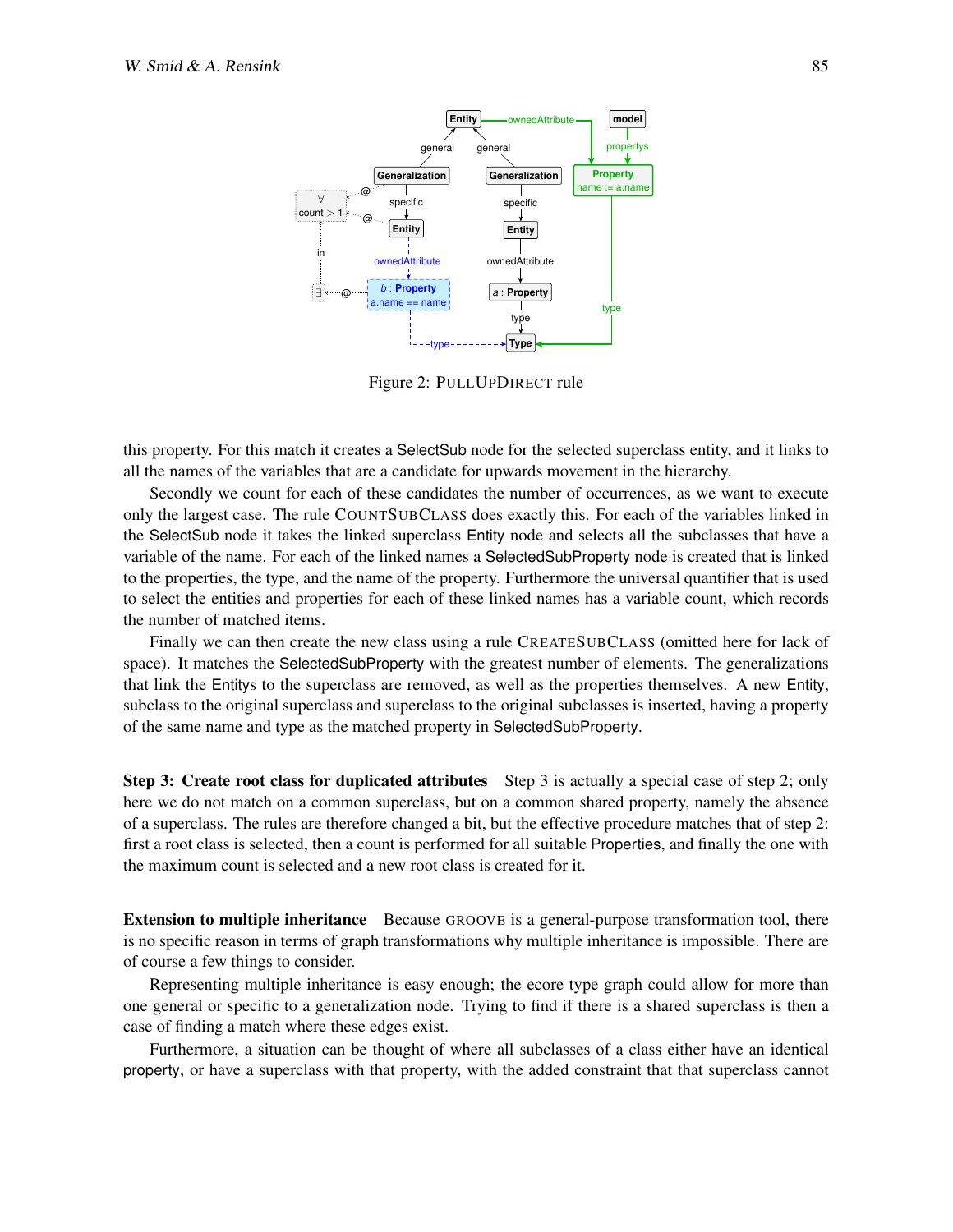

<span id="page-3-0"></span>Figure 3: Rules for SELECTSUBCLASS and COUNTSUBCLASS

have subclasses outside of the original superclass. In this way, rules for multiple inheritance can get quite complicated; however, to create them is still eminently possible.

The visual interface that GROOVE provides is a useful tool for this job. All in all, constructing the rules for multiple inheritance is inherently difficult, but certainly possible with GROOVE.

#### 3 Discussion and conclusion

GROOVE has its pros and cons as a tool for this case study. On the upside, GROOVE provides a few interesting features that where not required in the scope of the case description. The most important feature is the total state space exploration, this allows us to visualise things like confluence of a rule system as well as how a refactoring was reached.

Another positive point is the ease of use of the GROOVE tool. Because of its visual interface, designing rules and understanding them is relatively easy. Furthermore the rule application highlights the matched nodes and edges, allowing for direct feedback on created rules.

Performance. These advantages come at a price. Because GROOVE was created for a wider application area and for a different core functionality, even medium sized models pose a performance problem for GROOVE: the amount of resources needed to complete these examples outstrips what the Java VM can handle on a regular sized computer. Provided with 10G of memory on a 64-bit machine (Intel i7-2600 CPU @ 3.40GHz), the performance on the example cases is summarised in the following table:

| <b>Name</b>    | <b>Size</b> | <b>#States</b>      | Time $(s)$  |
|----------------|-------------|---------------------|-------------|
| testcase1      | 14          | 3                   | $\langle$ 1 |
| testcase2      | 18          | Q                   | < 1         |
| testcase3      | 5500        | 13                  | 2.12        |
| testcase2 1000 |             | 10000 Out of memory |             |

The size is the combined number of classes and attributes; the number of states is the set of consecutive graphs that were computed in the course of the exploration. Testcase 3 involves a very large combined